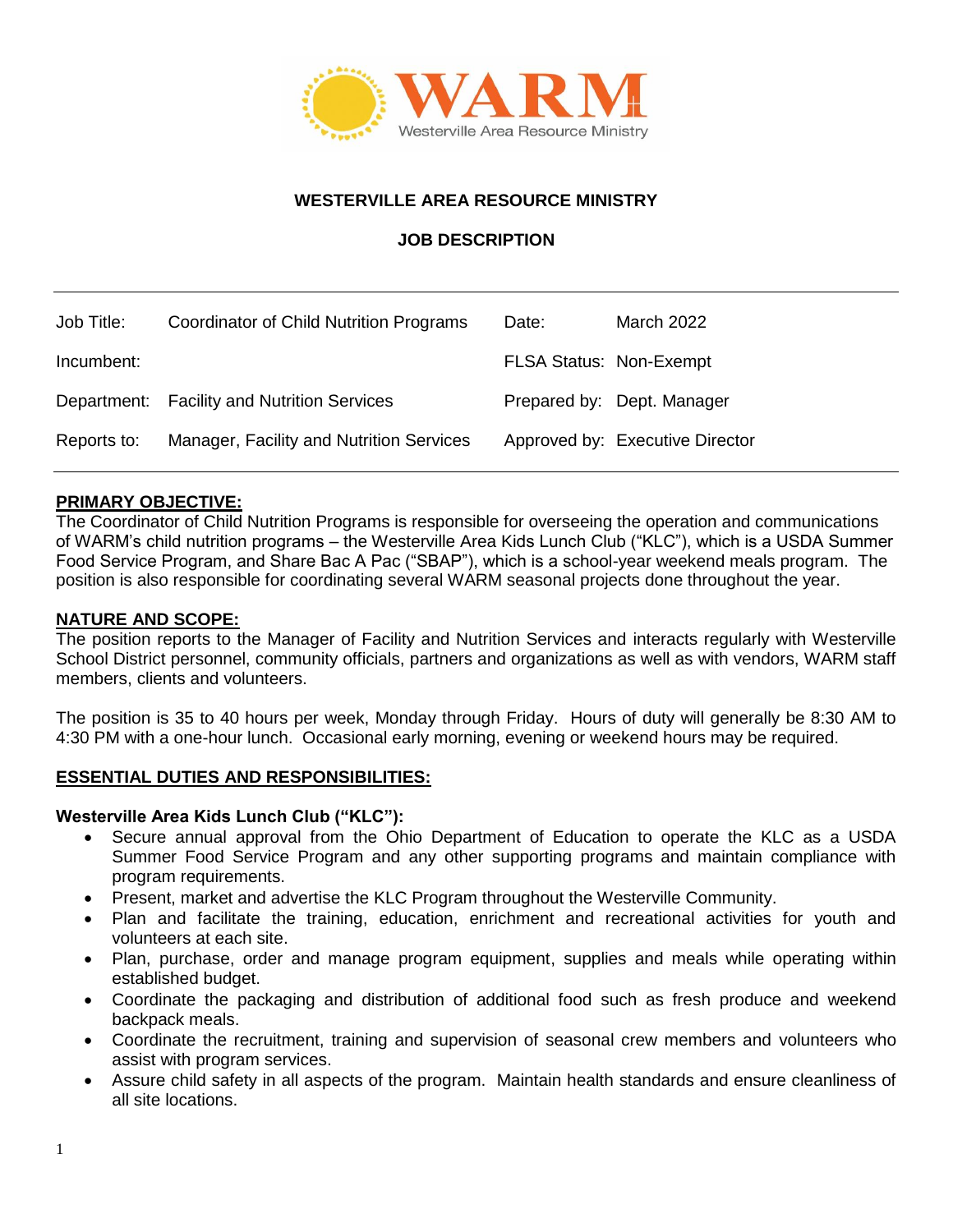- Prepare all communications, reports and presentations as necessary for the KLC as required by the Executive Director.
- Maintain documentation of eligibility, daily attendance, food distribution and enrichment provided at each site.
- Coordinate the research and screening process necessary in planning and obtaining any additional or planned site locations and secure permission of property owners or government entities responsible for community parks or site locations.
- Coordinate application and interview process to secure Vista / AmeriCorps volunteers / staff.
- Maintain all records for inventory, statistical data and network database. Track, document and report on program goals, data and impact.
- Work with the Development and Communications Department regarding program branding, donors, program sponsors and communication of community impact of the program.
- Supervise, direct and work with the seasonal Child Nutrition Programs Associate in accomplishment of the forgoing.
- Assist the Director of Development and Communications with submission and follow-up of grants pertaining to the program.
- Perform other related duties as assigned by the Manager of Facility and Nutrition Programs and the Executive Director.

# **Share Bac A Pac ("SBAP"):**

- Operate and scale SBAP as a core hunger relief program of WARM operating during the school year of the Westerville School District.
- Promote SBAP throughout the Westerville Community.
- Plan, purchase and manage program equipment, food and supplies, while operating within budget.
- Maintain health standards and ensure cleanliness and food safety of program deliverables.
- Coordinate and direct program volunteers.
- Track, document and report on program goals, data and impact.
- Prepare communications, reports, budgets and presentations as necessary for the Executive Director.
- Work with the Development and Communications Department regarding program branding, donors, program sponsors, participant schools and communication of community impact of the program.
- Assists the Director of Development and Communications with submission and follow-up of grants pertaining to the SBAP Program.

## **Seasonal Projects:**

- Coordinate or assist with various seasonal projects of WARM as directed by the Manager of Facility and Nutrition Programs or the Executive Director. This includes but is not limited to the Rotary / WARM Holiday Food Drive, and Christmas Adoption.
- Supervise, direct and work with the seasonal Child Nutrition Programs Associate and volunteers in accomplishment of assigned projects.

## **QUALIFICATIONS:**

To perform this job successfully, an individual must be able to perform each essential duty satisfactorily. The requirements listed are representative of the knowledge, skill, and/or ability required. The physical requirements and work environment described is representative of those an employee encounters while performing the essential functions of this position. Reasonable accommodations may be made to enable individuals with disabilities to perform the essential functions.

- Bachelor's Degree or equivalent work experience.
- Must have a minimum of two to three years administrative experience.
- Project management and marketing / research skills in non-profit environment a plus.
- A high compassion for children is necessary.
- Background in teaching or youth program preferred.
- Excellent leadership, organizational, interpersonal and verbal / written communication skills.